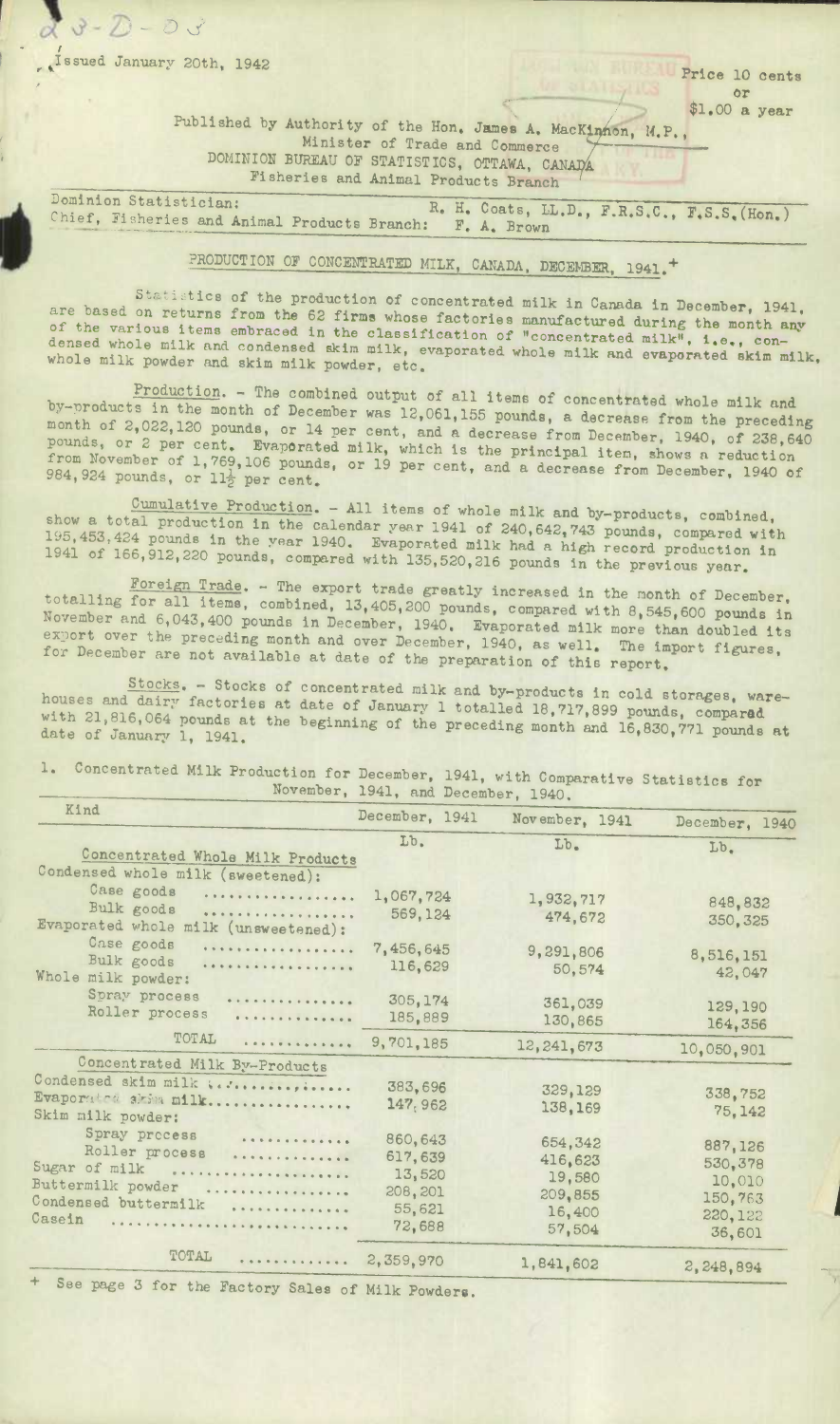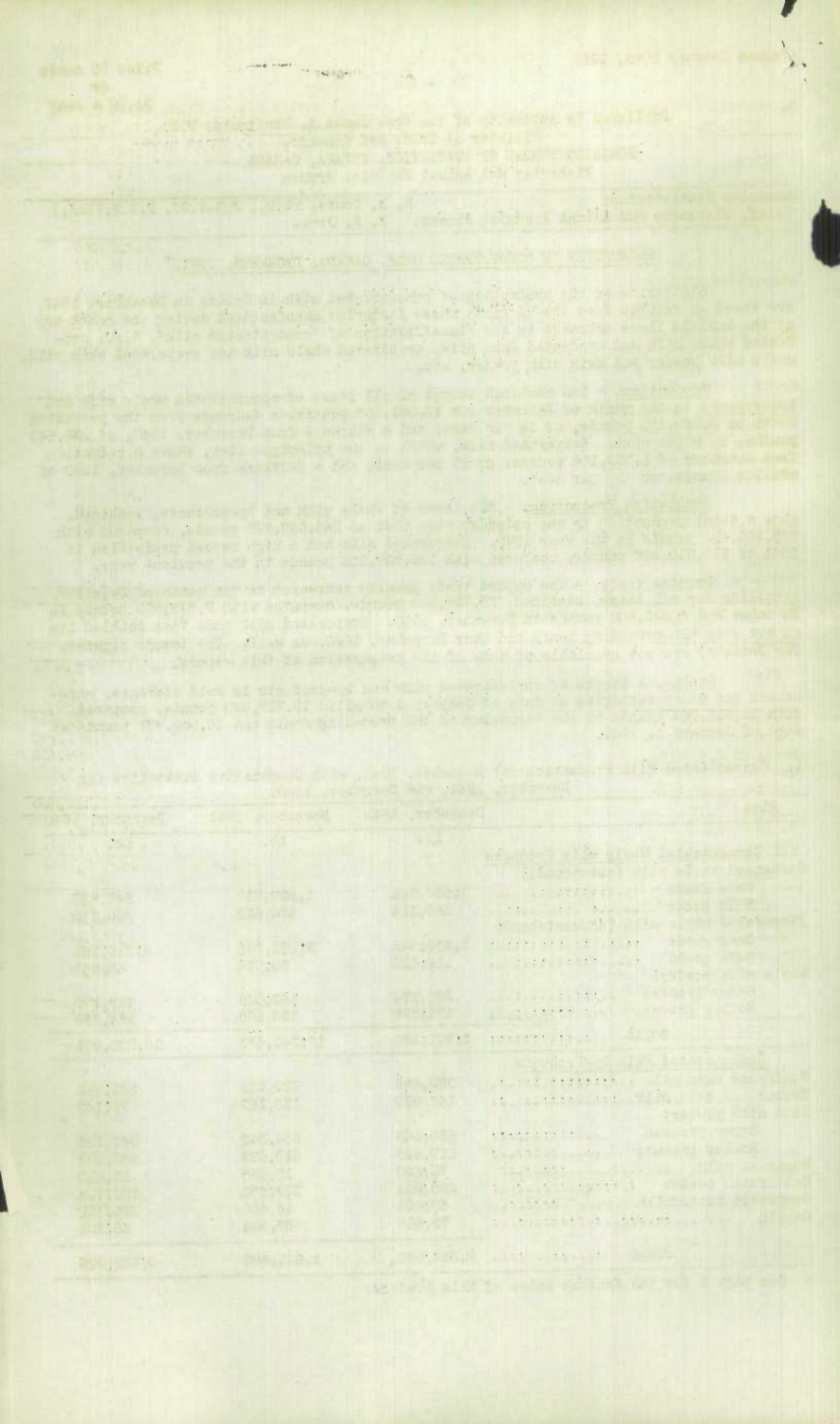Cumulative Production of Concentrated Milk for the Twelve Months **Euded** December 31, 1941, with Comparative Statistics for the Twelve Months Ended December 31, 1940.

|                                                                                                                                                                                                                                  |                |                                  |                              | Twelve Months Ended December 31 -                     |                      |                                                   |  |
|----------------------------------------------------------------------------------------------------------------------------------------------------------------------------------------------------------------------------------|----------------|----------------------------------|------------------------------|-------------------------------------------------------|----------------------|---------------------------------------------------|--|
| Kind                                                                                                                                                                                                                             |                |                                  |                              | 1941                                                  |                      | 1940<br>Lb.                                       |  |
| Concentrated Whole Milk Products                                                                                                                                                                                                 |                |                                  |                              | Lb.                                                   |                      |                                                   |  |
| Condensed whole milk (sweetened):                                                                                                                                                                                                |                |                                  |                              |                                                       |                      |                                                   |  |
|                                                                                                                                                                                                                                  | Case goods     |                                  |                              | 18,640,685                                            |                      | 9,830,670                                         |  |
|                                                                                                                                                                                                                                  | Bulk goods     |                                  |                              | 6,021,372                                             |                      | 4,482,822                                         |  |
| Evaporated whole milk (unsweetened):                                                                                                                                                                                             |                |                                  |                              |                                                       |                      |                                                   |  |
|                                                                                                                                                                                                                                  | Case goods     |                                  |                              | 165,255,405                                           | 134,836,626          |                                                   |  |
|                                                                                                                                                                                                                                  | Bulk goods     |                                  |                              | 1,656,815                                             |                      | 683,590                                           |  |
| Whole milk powder:                                                                                                                                                                                                               |                |                                  |                              |                                                       |                      |                                                   |  |
| Spray process<br>Roller process                                                                                                                                                                                                  |                |                                  | 5,735,075                    |                                                       | 4,833,225            |                                                   |  |
|                                                                                                                                                                                                                                  |                |                                  |                              | 2,865,571                                             |                      | 1,771,732<br>14,236                               |  |
| Cream powder                                                                                                                                                                                                                     |                |                                  |                              | 15,840                                                |                      |                                                   |  |
|                                                                                                                                                                                                                                  | TOTAL          |                                  |                              | 200,190,763                                           | 156,452,901          |                                                   |  |
| Concentrated Milk By-Products                                                                                                                                                                                                    |                |                                  |                              |                                                       |                      |                                                   |  |
| Condensed skim milk                                                                                                                                                                                                              |                |                                  |                              | 4,654,957                                             |                      | 4,367,237<br>893,377                              |  |
| Evaporated skim milk                                                                                                                                                                                                             |                |                                  |                              | 1,711,093                                             |                      |                                                   |  |
| Skim milk powder:                                                                                                                                                                                                                | Spray process  |                                  |                              | 15,045,754                                            | 16,727,423           |                                                   |  |
|                                                                                                                                                                                                                                  | Roller process |                                  |                              | 11,485,064                                            |                      | 9,832,310                                         |  |
| Sugar of milk                                                                                                                                                                                                                    |                |                                  |                              | 265,853                                               |                      | 248,283                                           |  |
| buttermilk powder                                                                                                                                                                                                                |                |                                  |                              | 4,282,193                                             |                      | 4,140,634                                         |  |
| Condensed buttermilk                                                                                                                                                                                                             |                |                                  |                              | 1,729,432                                             |                      | 1,670,064                                         |  |
| Casein                                                                                                                                                                                                                           |                |                                  |                              | 1,277,634                                             |                      | 1,120,995                                         |  |
|                                                                                                                                                                                                                                  | TOTAL          |                                  |                              | 40,451,980                                            |                      | 39,000,523                                        |  |
| 3. Imports and Exports of Concentrated Milk Products, December, 1941, with Comparative                                                                                                                                           |                |                                  |                              |                                                       |                      |                                                   |  |
|                                                                                                                                                                                                                                  |                |                                  |                              | Statistics for November, 1941 and December, 1940. (a) |                      |                                                   |  |
|                                                                                                                                                                                                                                  |                | Quantity imported                |                              |                                                       | Quantity exported    |                                                   |  |
| Kind                                                                                                                                                                                                                             | December       | Novomber December                |                              | December                                              | November             | December                                          |  |
|                                                                                                                                                                                                                                  | 1941           | 1941                             | 1940                         | 1941                                                  | 1941                 | 1940                                              |  |
|                                                                                                                                                                                                                                  | Lb.            | Lb.                              | Lb.                          | Lb.                                                   | Lb.                  | Lb.                                               |  |
| Condensed milk                                                                                                                                                                                                                   | (b)            | 559                              | 795                          | 2.142,500                                             | 2,772,900            | 779,800                                           |  |
| Evaporated milk                                                                                                                                                                                                                  | $\sim$         |                                  | <b>HELL</b>                  | 11,003,900                                            | 5,354,200<br>364,200 | 4,971,100                                         |  |
| Whole milk powder.                                                                                                                                                                                                               | (b)            | 838                              | 413                          | 218,100<br>40,700                                     | 53,800 7,800         | 284,700                                           |  |
| Skim milk powder<br>Cascin                                                                                                                                                                                                       | (b)            | $\blacksquare$<br>133,585 80,674 | $\qquad \qquad \blacksquare$ |                                                       | 500                  |                                                   |  |
|                                                                                                                                                                                                                                  |                |                                  |                              |                                                       |                      |                                                   |  |
|                                                                                                                                                                                                                                  |                |                                  |                              |                                                       |                      |                                                   |  |
| TOTAL                                                                                                                                                                                                                            |                | 134.982                          | 81,882                       | 13,405,200                                            | 8,545,600            |                                                   |  |
|                                                                                                                                                                                                                                  |                |                                  |                              |                                                       |                      |                                                   |  |
|                                                                                                                                                                                                                                  |                |                                  |                              |                                                       |                      |                                                   |  |
| Kind                                                                                                                                                                                                                             |                |                                  | January 1,1942               | December 1,1941                                       |                      |                                                   |  |
|                                                                                                                                                                                                                                  |                |                                  | $Lb.$ (d)                    | Tp.                                                   |                      | $Tp^*$                                            |  |
| Concentrated Whole Milk Products                                                                                                                                                                                                 |                |                                  |                              |                                                       |                      |                                                   |  |
|                                                                                                                                                                                                                                  |                |                                  | 1,866,529                    | 1,983,398                                             |                      | 1,180,435                                         |  |
|                                                                                                                                                                                                                                  |                |                                  | 14,348,667(e)                | 17, 185, 201(e)                                       |                      | 11,765,125                                        |  |
| 4. Stocks (c) of Concentrated Milk in Cold Storages, Warehouses, and Dairy Factories,<br>January 1, 1942, with Comparative Statistics for December 1, 1941 and January 1, 1941.<br>Condensed Whole milk<br>Evaporated whole milk |                |                                  |                              |                                                       |                      |                                                   |  |
| Spray process                                                                                                                                                                                                                    |                |                                  | 512,543                      | 392,302<br>202,236                                    |                      | 693,437<br>178,470                                |  |
| Roller process                                                                                                                                                                                                                   |                |                                  | 156,563                      |                                                       |                      |                                                   |  |
|                                                                                                                                                                                                                                  | TOTAL          |                                  | 16,884,302                   | 19,763,137                                            |                      | 13,817,467                                        |  |
| Concentrated Milk By-Products                                                                                                                                                                                                    |                |                                  |                              |                                                       |                      |                                                   |  |
| Condonsed skim milk                                                                                                                                                                                                              |                |                                  | 149,818                      | 92,549                                                |                      | 96,827                                            |  |
| Evaporated skim milk                                                                                                                                                                                                             |                |                                  |                              |                                                       |                      | 9,180                                             |  |
| Skim milk powder:                                                                                                                                                                                                                |                |                                  |                              |                                                       |                      |                                                   |  |
| Spray process                                                                                                                                                                                                                    |                |                                  | 804,210                      | 908,173                                               |                      | 2,052,113                                         |  |
| Roller process in bags<br>Ħ<br>Ħ                                                                                                                                                                                                 |                |                                  | 260,472                      | 255,524                                               |                      | 407,182                                           |  |
|                                                                                                                                                                                                                                  | in bbl.        |                                  | 281,686                      | 360,284                                               |                      | 609,444                                           |  |
| Whole milk powder;<br>Buttermilk powder<br>Casein                                                                                                                                                                                |                |                                  | 204,927<br>132,484           | 246,758<br>189,639                                    |                      | 6,043,400<br>January 1,1941<br>514,074<br>324,484 |  |

(a) External Trade Report - "Imports and Exports of Milk and its Products and Eggs".

Not y $\psi$ t available. (c) Owned and held by and/or for manufacturers.

(d) Agricultural Branch - Revised to date of January 19, 1942.

(o) In addition there were amounts held by wholesale grocers, as follows: 9,961,089 lb. at date of January 1, 1942, and 8,552,478 lb. at date of December 1, 1941. ÷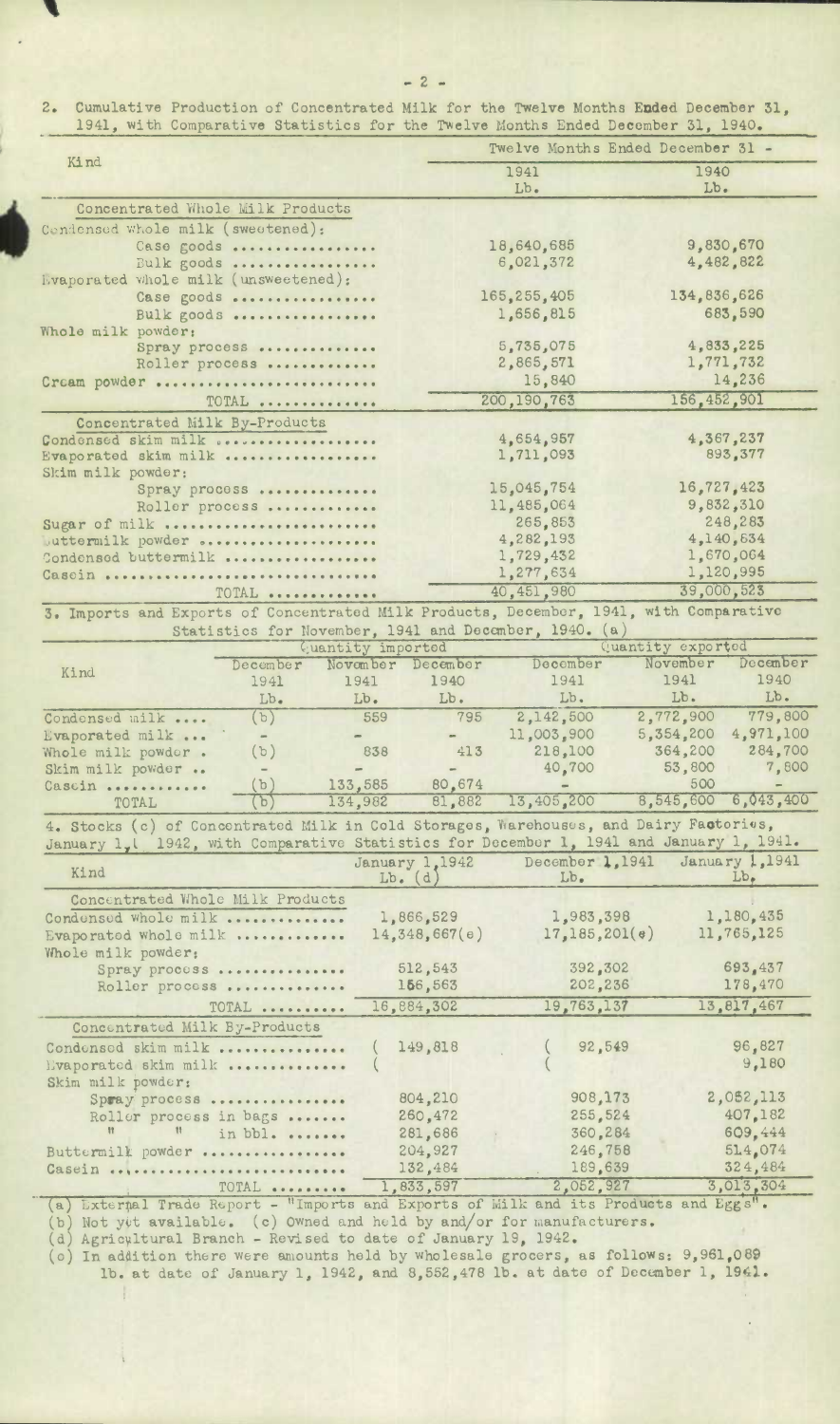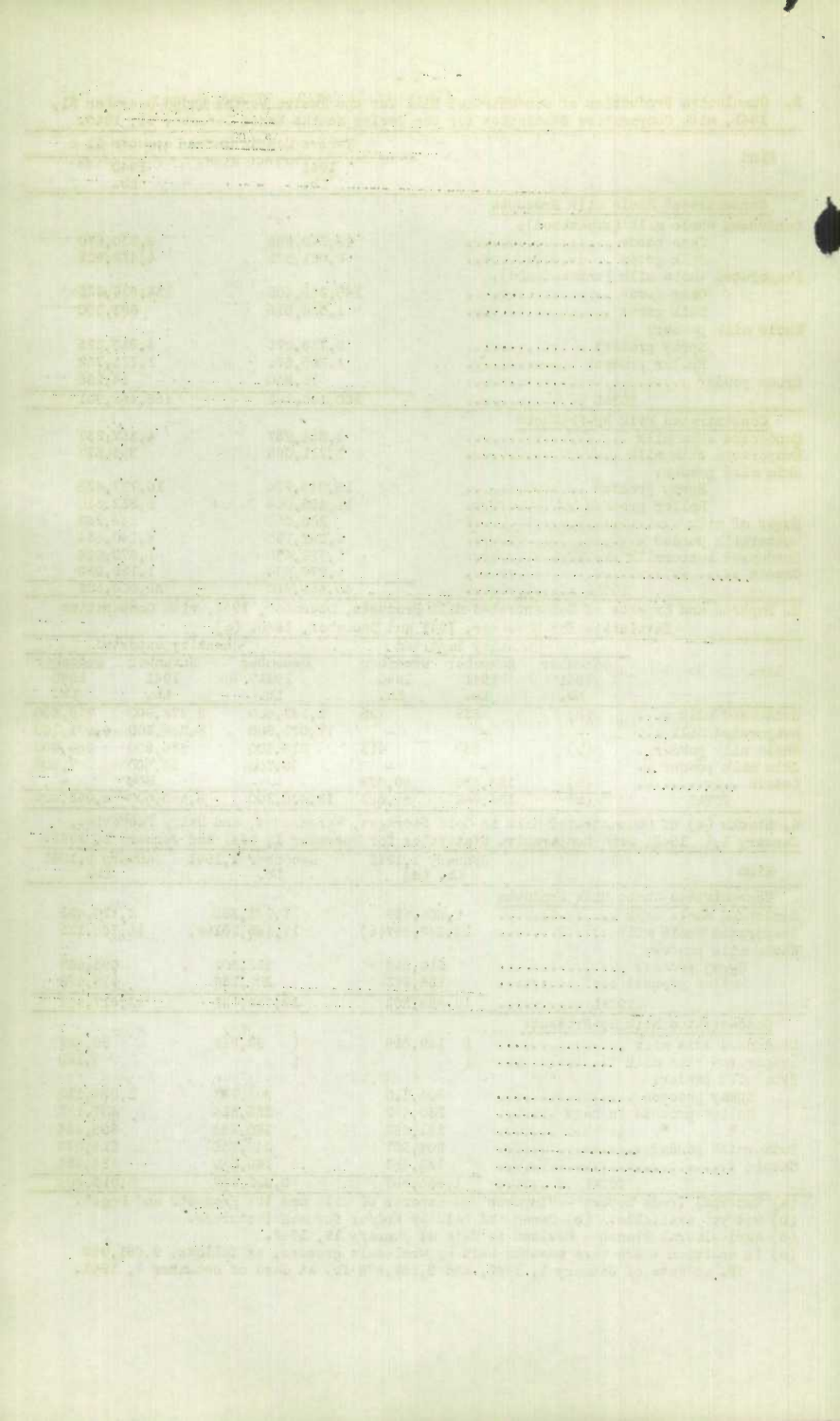## REPORT OF THE FACTORY SALES OF MILK POWDERS, CANADA, DECEMBER, 1941.

The statistics of the present report are based on returns from the 46 manu-<br>.... wrers whose plants sold during the month any of the various kinds of milk powder or casein.

| Kind                                                                    | Quantity<br>sold | Total<br>value | Average<br>price<br>per $lb.$ (a) |
|-------------------------------------------------------------------------|------------------|----------------|-----------------------------------|
|                                                                         | Lb.              | \$             | cents                             |
| Whole milk powder (bulk goods)<br>spray process                         | 58,636           | 17,964         | 30.64                             |
| Whole milk powder (bulk goods)<br>roller process                        | 144,452          | 29,450         | 20.39                             |
| Buttermilk powder - roller process<br>                                  | 237,779          | 19,796         | 8,33                              |
| www.milk.powder (bulk goods)<br>spray process                           | 714,017          | 77,984         | 10,92                             |
| Skim milk powder (bulk goods) - roller<br>process for human consumption | 453,726          | 42,881         | 9.45                              |
| Skim milk powder - roller<br>process for animal consumption<br>         | 78,945           | 6,872          | 8.74                              |
| Casein (commercial acid)<br>.                                           | 80,355           | 17,916         | 22.30                             |
| Total value<br><b></b>                                                  |                  | 212,863        |                                   |

1. Sales of Milk Powders, December, 1941

| 2. Cumulative Sales of Milk Powders, February to December, 1941, inclusive         |                  |                |                                   |
|------------------------------------------------------------------------------------|------------------|----------------|-----------------------------------|
| Kind                                                                               | Quantity<br>sold | Total<br>value | Average<br>price<br>per $1b.$ (a) |
|                                                                                    | 1b <sub>2</sub>  | \$             | cents                             |
| Whole milk powder (bulk goods)<br>spray process  1,128,429                         |                  | 323,999        | 28.71                             |
| Whole milk powder (bulk goods)                                                     |                  |                |                                   |
| roller process                                                                     |                  | 274, 111       | 19.70                             |
| Buttermilk powder - roller process  3,981,737                                      |                  | 296,159        | 7.44                              |
| Skim milk powder (bulk goods)<br>spray process  13,713,552                         |                  | 1,437,248      | 10.48                             |
| Skim milk powder (bulk goods) - roller<br>process for human consumption  7,917,835 |                  | 651, 642       | 8.23                              |
| Skim milk powder - roller<br>process for animal consumption                        | 4,483,316        | 342.119        | 7.63                              |
| Casein (commercial acid) (essentially 1,608,652                                    |                  | 247.424        | 15.38                             |
| Total value<br>.                                                                   |                  | 3,572,702      |                                   |

(a) Prices are based on goods as delivered.